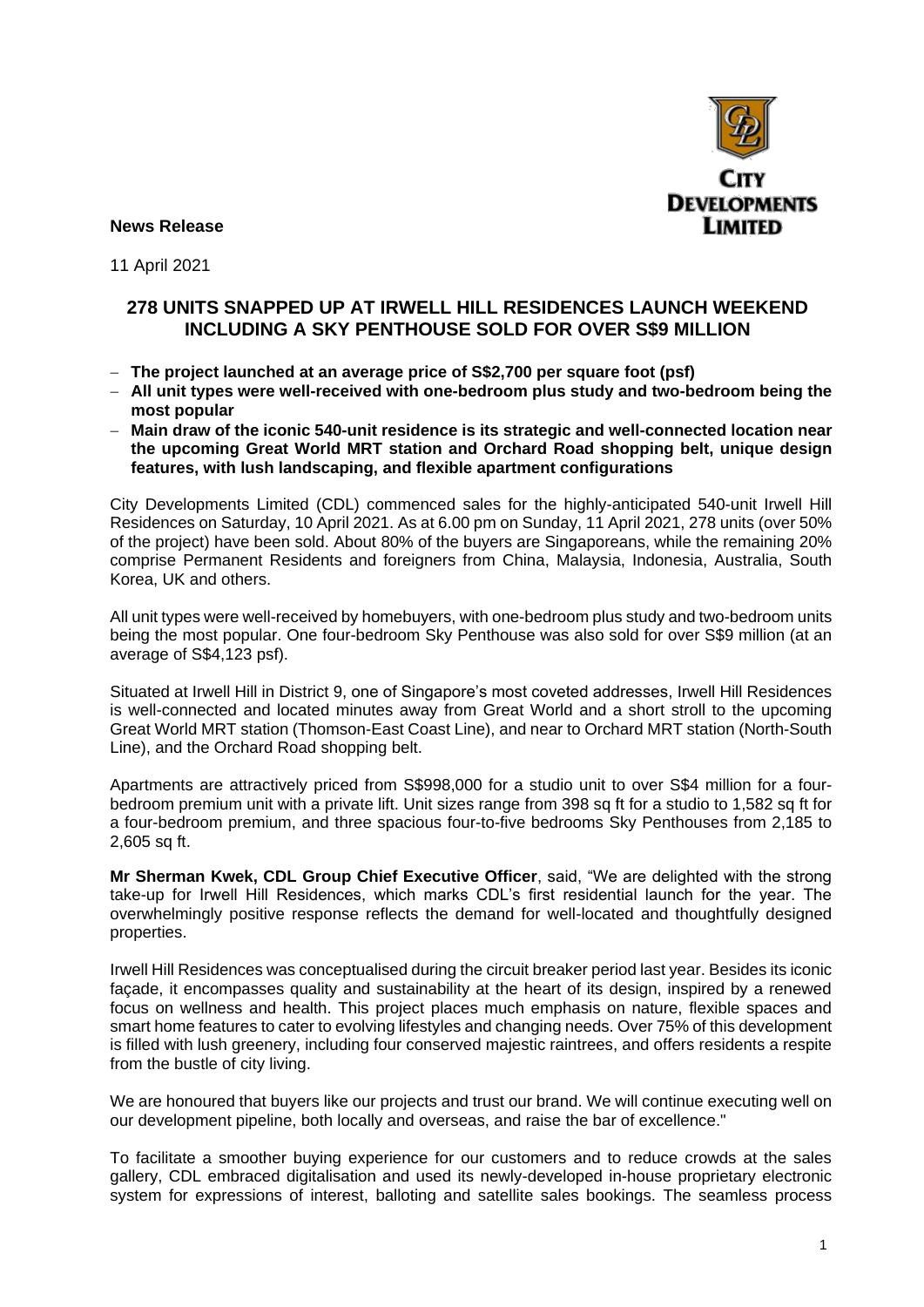provided a more conducive, transparent and efficient buying experience for our customers and received very positive feedback from homebuyers and sales agents.

#### **Luxury development with renewed emphasis on comfort and wellness**

Irwell Hill Residences features two 36-storey towers with 540 units and a stunning champagne gold pixel-patterned facade that will redefine Singapore's skyline.

Designed for sustainability and wellness, the architecture by MVRDV (Concept Architect) and ADDP (Principal Architect) is an inspired and progressive development that is carefully configured to optimise the living environment, seamlessly integrating the four heritage raintrees into the landscape. This is the architectural firm's first residential project in Singapore. Incorporating an efficient sustainable construction method, the architecture also connects the botanical landscape with the outdoor spaces of the balconies to create a green and enjoyable dwelling experience.

For the convenience of residents working from home, the function rooms are also equipped to host meetings and conferences. Irwell Vista, located on Level 24 of both towers, features a purposedesigned workspace exclusively for residents – Vista Co-Work. The bespoke workstations are equipped with WiFi and charging points, all in a setting that offers a spectacular view of the sky framed by greenery.

Apartments come with thoughtful touches that allow one to transform spaces to accommodate working from home and designs that incorporate sustainable materials. Finished with branded fittings from Gessi, sanitary ware from Geberit and equipped with appliances from Miele and Bosch, each unit also comes with marble flooring in the living and dining room, as well as a Smart Hub gateway allowing homeowners to remotely control the air conditioning and lighting, via a mobile app.

The on-site Premier Residential Services provide residents with seamless assistance from our team of hospitality-trained Residential Hosts, from day-to-day needs such as arranging for laundry and delivery acceptance and transport bookings; to special occasions like catering for parties and restaurant reservations.

The Irwell Hill Residences sales gallery, located off Irwell Bank Road next to the actual site, is open from 10.00 am to 7.00 pm daily, by appointment only. Marketing agents are ERA, PropNex, Huttons, Edmund Tie & Company / OrangeTee & Tie and Singapore Realtors Inc (SRI). For enquiries or to make an appointment for viewing, please call the sales hotline: +65 8783 1818 or visit [www.cdlhomes.com.sg/irwellhill.](http://www.cdlhomes.com.sg/irwellhill)

### **Issued by City Developments Limited (Co. Regn. No. 196300316Z)**

For media enquiries, please contact CDL Corporate Communications:

Belinda Lee **Eunice Yang** Head, Investor Relations and Vice President Corporate Communications T: +65 6877 8338 T: +65 6877 8315 E: [eunicey@cdl.com.sg](mailto:eunicey@cdl.com.sg) E: [belindalee@cdl.com.sg](mailto:belindalee@cdl.com.sg) 

Dominic Seow Jill Tan Manager **Manager** Assistant Manager Assistant Manager T: +65 6877 8369 T: +65 6877 8484 E: [dominicseow@cdl.com.sg](mailto:dominicseow@cdl.com.sg) E: [jilltan@cdl.com.sg](mailto:jilltan@cdl.com.sg)

Follow CDL on social media:

**Instagram:** @citydevelopments / [instagram.com/citydevelopments](https://www.instagram.com/citydevelopments/) **LinkedIn**: [linkedin.com/company/city-developments-limited](https://www.linkedin.com/company/city-developments-limited)  **Twitter:** @CityDevLtd / [twitter.com/citydevltd](https://twitter.com/citydevltd) \_\_\_\_\_\_\_\_\_\_\_\_\_\_\_\_\_\_\_\_\_\_\_\_\_\_\_\_\_\_\_\_\_\_\_\_\_\_\_\_\_\_\_\_\_\_\_\_\_\_\_\_\_\_\_\_\_\_\_\_\_\_\_\_\_\_\_\_\_\_\_\_\_\_\_\_\_\_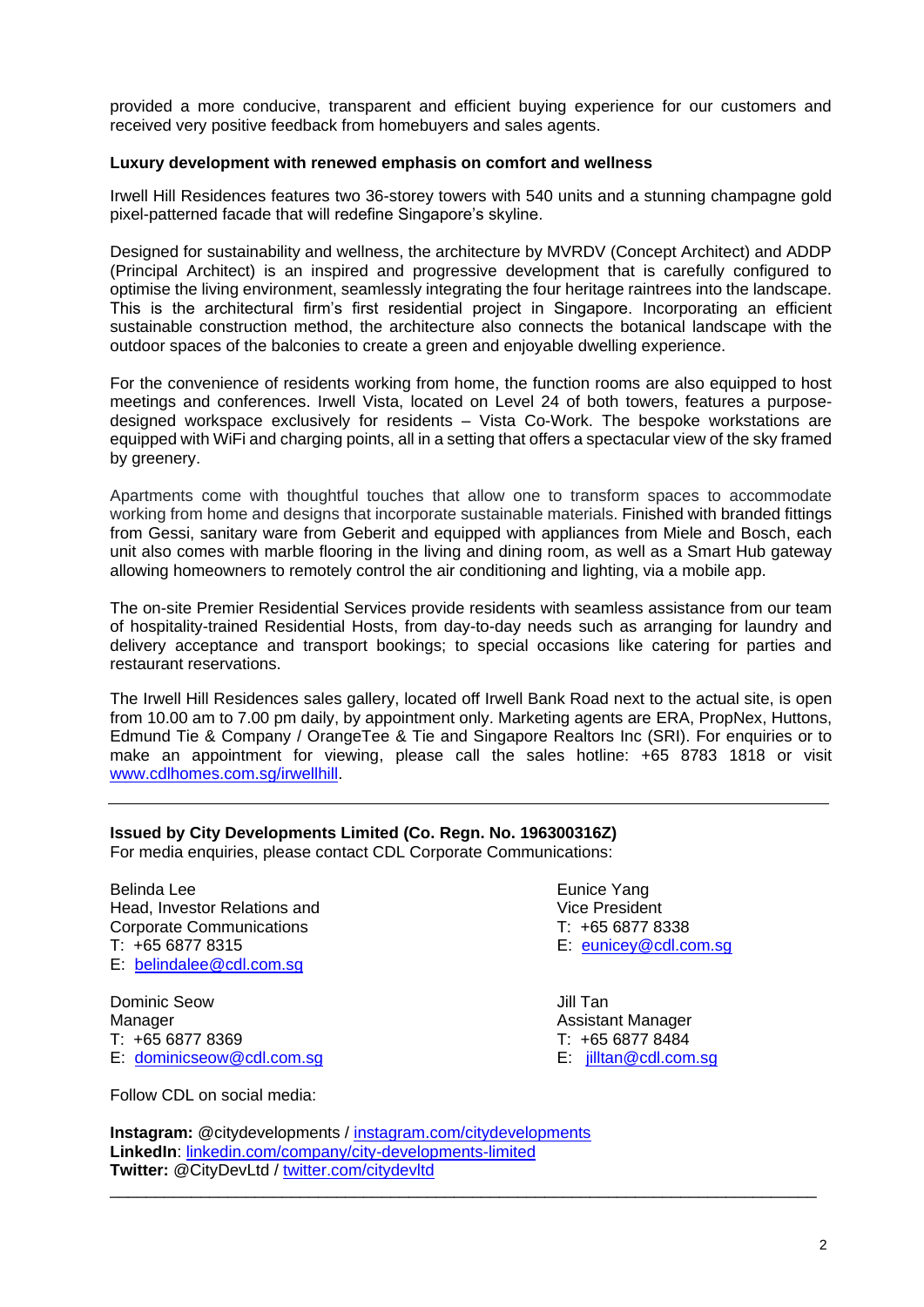

# **FACT SHEET**

| <b>DEVELOPMENT DETAILS</b>     |                                                                                                                                                                                                                                                                                             |                                        |           |
|--------------------------------|---------------------------------------------------------------------------------------------------------------------------------------------------------------------------------------------------------------------------------------------------------------------------------------------|----------------------------------------|-----------|
| <b>Developer</b>               | <b>CDL Perseus Pte Ltd</b><br>(a wholly-owned subsidiary of City Developments Limited)                                                                                                                                                                                                      |                                        |           |
| <b>Project Name</b>            | <b>Irwell Hill Residences</b>                                                                                                                                                                                                                                                               |                                        |           |
| Location                       | 2 & 6 Irwell Hill (off Irwell Bank Road)                                                                                                                                                                                                                                                    |                                        |           |
| <b>Development Layout</b>      | Two blocks of 36 storeys                                                                                                                                                                                                                                                                    |                                        |           |
| <b>Tenure of Land</b>          | 99 years                                                                                                                                                                                                                                                                                    |                                        |           |
| <b>Land Area</b>               | Approximately 12,786.5 sqm / 137,634 sq ft                                                                                                                                                                                                                                                  |                                        |           |
| <b>Number of Apartments</b>    | 540                                                                                                                                                                                                                                                                                         |                                        |           |
| <b>Configuration/ Sizes</b>    | Studio / Studio Loft                                                                                                                                                                                                                                                                        | 398 sq ft / 614 sq ft                  | 34 units  |
|                                | 1-Bedroom + Study /<br>1-Bedroom + Study Loft                                                                                                                                                                                                                                               | 452 - 506 sq ft /<br>$624 - 667$ sq ft | 102 units |
|                                | 2-Bedroom Classic /<br>2-Bedroom Premium                                                                                                                                                                                                                                                    | 603 - 624 sq ft /<br>657 - 678 sq ft   | 296 units |
|                                | 2-Bedroom Classic Loft /<br>2-Bedroom Premium Loft                                                                                                                                                                                                                                          | 721 - 764 sq ft /<br>$818 - 829$ sq ft | 6 units   |
|                                | 3-Bedroom Classic /<br>3-Bedroom Premium                                                                                                                                                                                                                                                    | 861 sq ft /<br>1,270 sq ft             | 66 units  |
|                                | 4-Bedroom Premium                                                                                                                                                                                                                                                                           | $1,539 - 1,582$ sq ft                  | 33 units  |
|                                | <b>Sky Penthouses</b><br>(4- & 5-Bedroom)                                                                                                                                                                                                                                                   | $2,185 - 2,605$ sq ft                  | 3 units   |
| <b>Recreational Facilities</b> | <b>1st Storey</b><br>1. Arrival Plaza<br>2. Arrival Lobby<br>3.<br>Reading Lawn<br>4.<br>Sculpture Lounge<br>5. Sculpture Lawn<br>6. Raintree Lounge<br>7. 50m Raintree Pool<br>8. Social Lounge<br>9. Social Lawn<br>10. Raintree Lawn<br>11. Spa Pool<br>12. Spa Lounge<br>13. Pets' Play |                                        |           |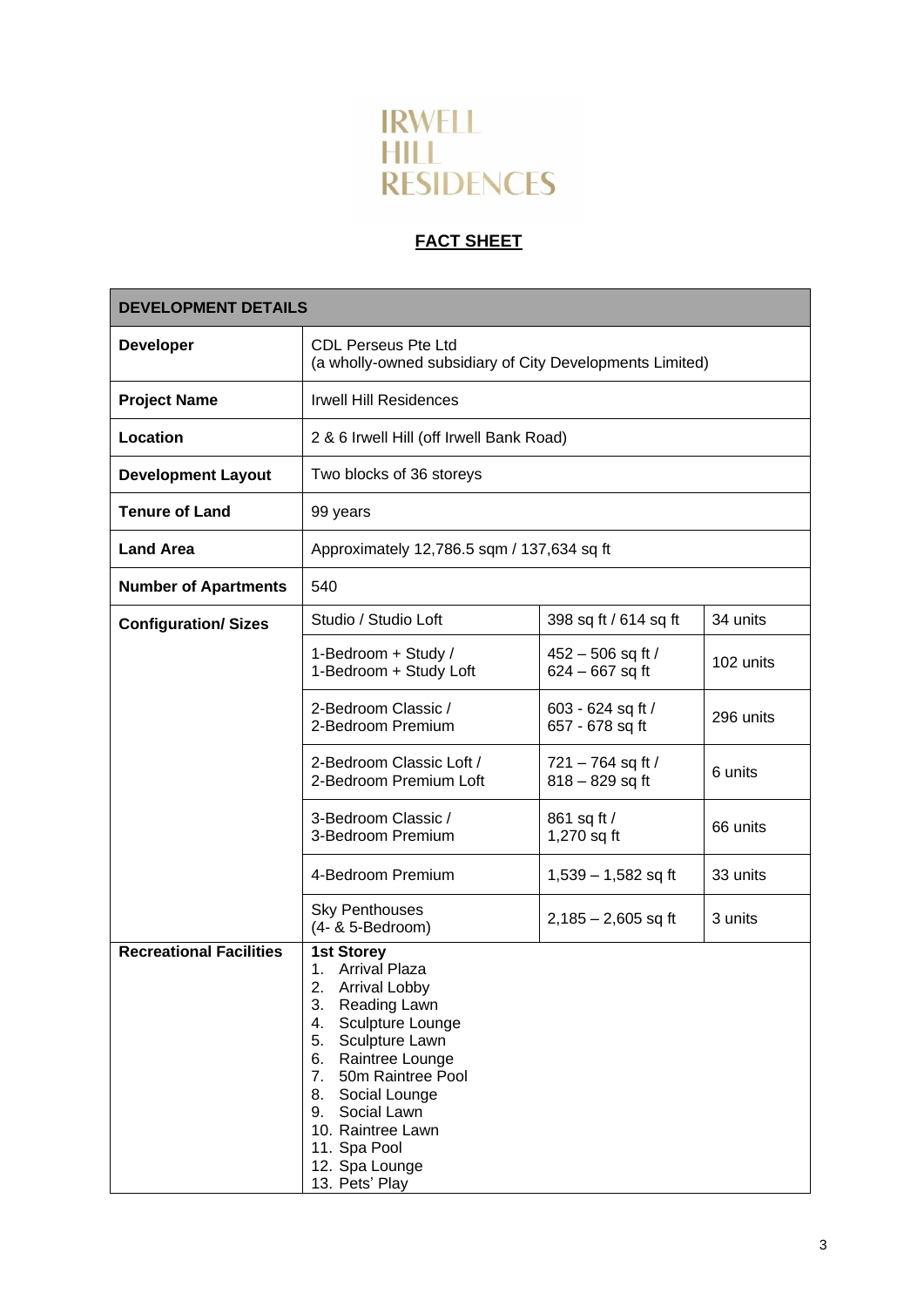|                                             | 14. Wellness Lounge<br>15. Play Pool<br>16. Gym at Irwell<br>17. Gourmet BBQ<br>18. Playground<br>19. Tennis Court<br>20. Tranquillity Court<br>21. Steam Room<br>22. MA Office<br>23. Residential Services Reception<br><b>1st Mezzanine</b><br>24. Club at Irwell<br>25. Tree Top Gourmet<br>26. Club Pool Deck<br>27. Club Pool<br>28. Club Alfresco |  |
|---------------------------------------------|---------------------------------------------------------------------------------------------------------------------------------------------------------------------------------------------------------------------------------------------------------------------------------------------------------------------------------------------------------|--|
|                                             | Irwell Vista (Sky Terrace at Level 24)<br>29. Vista Social I<br>30. Vista Co-Work<br>31. Vista Lounge I<br>32. Vista Lounge II<br>33. Vista Social II<br>34. Vista Grill<br>35. Vista Gourmet                                                                                                                                                           |  |
|                                             | <b>Irwell Sky (Roof Terrace)</b><br>36. Sky Lounge<br>37. Sky Pod<br>38. Sky Horizon<br>39. Sky Hammocks<br>40. Sky Fitness                                                                                                                                                                                                                             |  |
| <b>Expected Vacant</b><br><b>Possession</b> | 30 September 2026                                                                                                                                                                                                                                                                                                                                       |  |
| <b>CONSULTANTS</b>                          |                                                                                                                                                                                                                                                                                                                                                         |  |
| <b>Architect</b>                            | <b>MVRDV B.V (Concept Architect)</b><br>ADDP Architects LLP (Project Architect)                                                                                                                                                                                                                                                                         |  |
| <b>Landscape Consultant</b>                 | EcoplanAsia Pte Ltd                                                                                                                                                                                                                                                                                                                                     |  |
| <b>M&amp;E Engineer</b>                     | United Project Consultants Pte Ltd                                                                                                                                                                                                                                                                                                                      |  |
| <b>C&amp;S Engineer</b>                     | TW-Asia Consultants Pte Ltd                                                                                                                                                                                                                                                                                                                             |  |
| <b>Project Interior</b><br><b>Designer</b>  | Index Design Pte Ltd                                                                                                                                                                                                                                                                                                                                    |  |